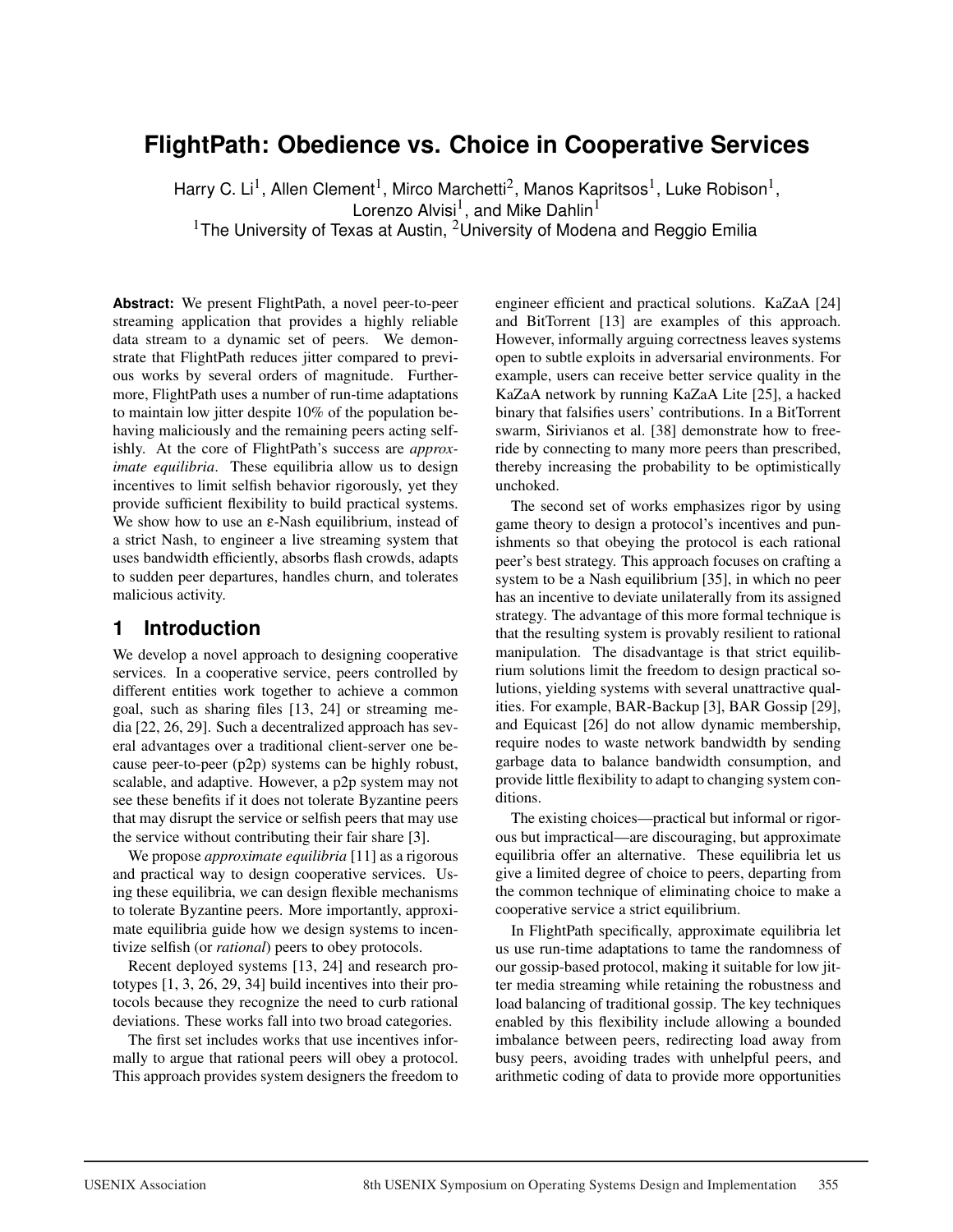for fruitful trades.

As a result of these dynamic adaptations, FlightPath is a highly efficient and robust media streaming service that has several attractive properties:

- High quality streaming: FlightPath provides good service to every peer, not just good average service. In our experiments with over 500 peers, 98% of peers deliver every packet of an hour long video. 100% of peers miss less than 6 seconds.
- Broad deployability: FlightPath uses a novel block selection algorithm to cap the peak upload bandwidth so that the protocol is accessible to users behind cable or ADSL connections.
- **Rational-tolerant:** FlightPath is a  $\frac{1}{10}$ -Nash equilibrium under a reasonable cost model, meaning that rational peers have provably little incentive to deviate from the protocol. We define an ε-Nash equilibrium in Section 2.
- Byzantine-tolerant: FlightPath provides good streaming quality despite 10% of peers acting maliciously to disrupt it.
- Churn-resilient: FlightPath maintains good streaming quality while over 30% of the peer population may churn every minute. Further, it easily absorbs flash crowds and sudden massive peer departures.

Compared to our previous work [29], the above properties represent *both* a qualitative and quantitative improvement. We reduce jitter by several orders of magnitude and decrease the overhead of our protocol by 50% compared to BAR Gossip. Additionally, we allow peers to join and leave the system without disrupting service.

Although approximate equilibria provide weaker guarantees than strict ones, they can be achieved without relying on the strong assumptions needed by the existing systems that implement strict Nash equilibria. BAR Gossip assumes that rational participants only pursue short-sighted strategies, ignoring more sophisticated ones that might pay off in the long term. Equicast [26] assumes that a user is hurt by an infinite amount if it loses any packet of a stream. FlightPath does away with such assumptions, relying instead on the existence of a threshold below which few rational peers find it worthwhile to deviate.

We organize the rest of the paper as follows. Section 2 defines the live streaming problem and the model in which we are working. Section 3 describes FlightPath's basic trading protocol and discusses how to add flexibility to improve performance significantly and handle churn. We evaluate our prototype in Section 4 which looks at FlightPath without churn, with churn, and under attack. In Section 5, we analyze the incentives a rational peer may have to cheat. Finally, Section 6 highlights related work and Section 7 concludes this paper.

## **2 Problem & Model**

We explore approximate equilibria in the context of streaming a live event over the Internet. A *tracker* maintains the current set of peers that subscribe to the live event. A *source* divides time into rounds that are *rlen* seconds long. In each round, the source generates *num ups* unique stream packets that expire after *deadline* rounds. The source multicasts each packet to a small fraction *f* of peers. All peers work together to disseminate those packets throughout the system. When a stream packet expires, all peers that possess that packet deliver it to their media application. If a peer delivers fewer than *num\_ups* stream updates in a round, we consider that round *jittered* and our goal is to minimize such rounds. Our jitter metric is analogous to Secure-Stream's [22] continuity index—the ratio of packets delivered on time to total number of packets—when applied to rounds instead of just packets. We assume that the source and tracker nodes run as specified and do not fail, although we could relax this assumption using standard techniques for fault-tolerance [9, 39]. Peers, however, may fail.

We use the BAR model [3] to classify peer behaviors as Byzantine, altruistic, or rational. The premise of the BAR model is that when nodes can benefit by deviating, it may be untenable to bound the number of deviations to a small fraction. Thus, we desire to create protocols that continue to function even if all participants are rational and willing to deviate for a large enough gain.

While many nodes behave rationally, some may be Byzantine and behave arbitrarily because of a bug, misconfiguration, or ill-will. We assume that the fraction of nodes that are Byzantine is bounded by  $F_{byz}$  < 1. Altruistic peers obey the given protocol but may crash unexpectedly as can rational peers.

Non-Byzantine peers maintain clocks synchronized with the tracker. Nodes communicate over synchronous yet unreliable channels. We assume that each peer has exactly one public key bound to a permanent id. In practice, we can discharge this assumption by using a certificate authority or by implementing recent proposals to defend against Sybil attacks [16, 42].

We assume that cryptographic primitives—such as digital signatures, symmetric encryption, and one-way hashes—cannot be subverted. Our algorithms also require that private keys generate unique signatures [6]. We denote a message *m* signed by peer *i* as  $\langle m \rangle_i$ .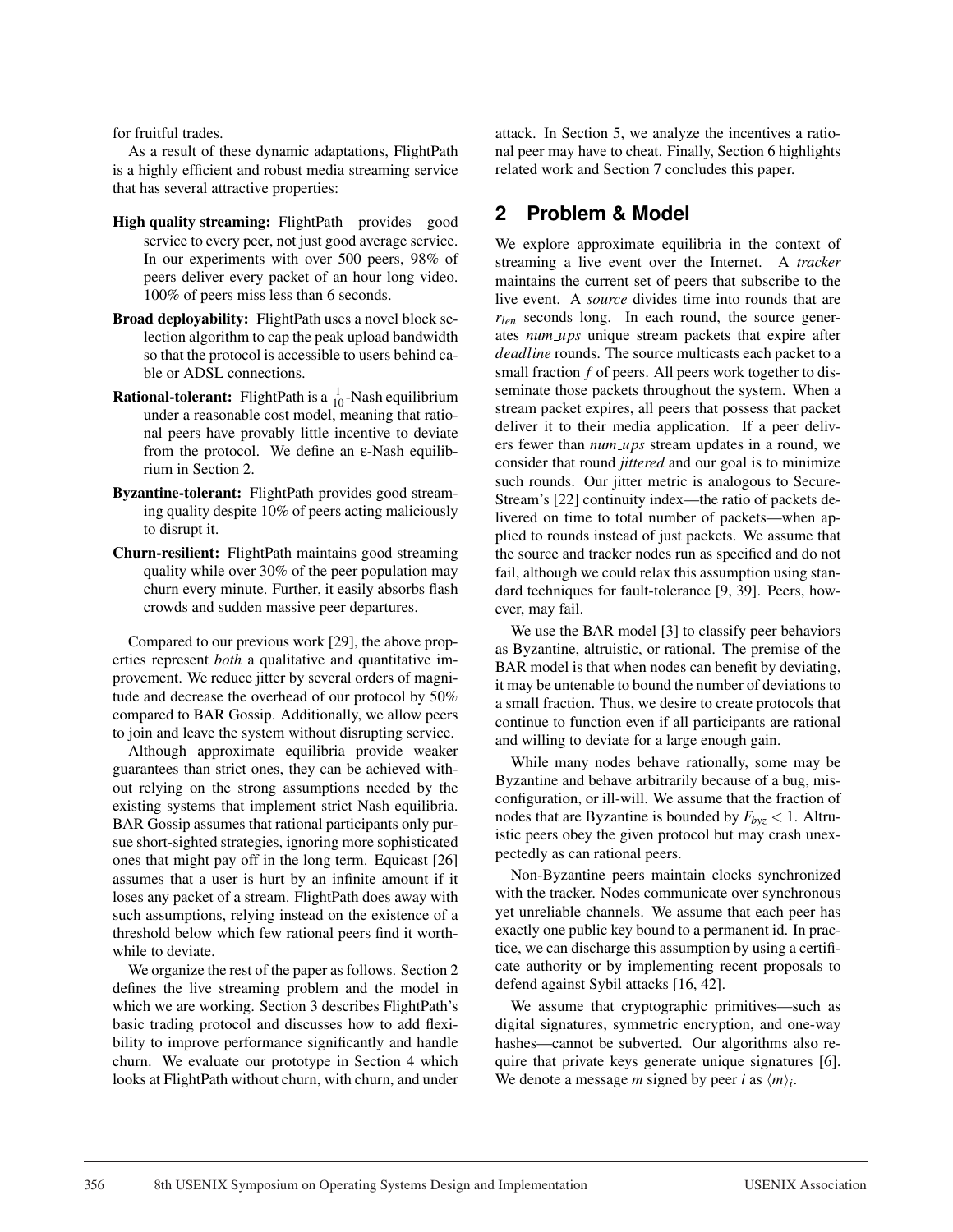Finally, we hold peers accountable for the messages they send. We define a proof of misbehavior (POM) [3] as a signed message that proves a peer has deviated from the protocol. A POM against a peer is sufficient evidence for the source and tracker to evict a peer from the system, never letting that peer join a streaming session with that tracker or source in the future. We assume that eviction is a sufficient penalty to deter any rational peer from sending a message that the receiver could present as a POM.

#### **2.1 Equilibrium Model**

We analyze and evaluate FlightPath using ε-Nash equilibria [11]. In such an equilibrium, rational players deviate if and only if they expect to benefit by more than a factor of ε. This assumption is reasonable if switching protocols incurs a non-trivial cost such as effort to develop a new protocol, effort to install new software, or risk that new software will be buggy or malicious. Under such circumstances, it may not be worth the trouble to develop or use an alternate protocol. In FlightPath, we assume that protocols that bound the gain from cheating to  $\epsilon \leq \frac{1}{10}$  are sufficient to discourage rational deviations.

FlightPath is the first peer-to-peer system that is based on an approximate equilibrium. Other works [11, 14] have used approximate equilibria only when the strict versions have been computationally hard to calculate. To our knowledge, FlightPath is the first work to explore how these equilibria can be used to trade off resilience to rational manipulation against performance.

**A peer's utility:** We assume that a rational peer benefits from receiving a jitter-free stream, and that that benefit decreases as jitter increases. We also assume that a peer's cost increases proportionally with the upload bandwidth consumed. Although FlightPath is not tied to any specific utility function that combines these benefits and costs, we provide one here for concreteness:  $u = (1 - j)\beta - w\kappa$ , where *j* is the average number of jitter events per minute, *w* is the average bandwidth used in kilobits per second, β is the benefit received from a jitter free data stream, and  $\kappa$  is the cost for each 1 kbps of upload bandwidth consumed. In Section 5, we show how the ratio of benefit to cost affects the  $\varepsilon$  we can bound in an ε-Nash equilibrium.

# **3 FlightPath Design**

We discuss FlightPath's design in three iterations. In the first, we give an overview of a basic structure, inspired by BAR Gossip [29], that allows peers to trade updates with one another. We design trades to force rational peers to act faithfully in each trade until the last possible action, where deviating can save only negligible cost. This basic protocol allows few opportunities for a peer to game the system, but by the same token, it provides few options for dynamically adapting to phenomena like bad links, malicious peers, or overload. Therefore, in the second iteration, we describe how we add controlled amounts of choice to the basic trading protocol to improve its performance dramatically. In the third iteration, we show how to modify the protocol to deal with changing membership.

Readers familiar with related works on rational peers may be surprised to see that in the last two iterations we do not argue step-by-step about incentives. This difference is due to the flexibility of approximate equilibria, which allows optimizations that improve a user's startto-finish benefits and costs, while still limiting any possible gains from cheating. In Section 5, we demonstrate that FlightPath is a  $\frac{1}{10}$ -Nash equilibrium under reasonable assumptions.

#### **3.1 Basic Protocol**

Prior to a live event, peers contact the *tracker* to join a streaming session. After authenticating each peer, the tracker assigns unique random member ids to peers and posts a static membership list for the session.

In each round, the *source* sends two kinds of updates: stream updates and linear digests. A *stream update* contains the actual contents of the stream. A *linear digest* [22] contains information that allows peers to check the authenticity of received stream updates. Linear digests are signed by the source and contain secure hashes of stream updates. We use linear digests in place of digitally signing every stream update to reduce the computational load and bandwidth necessary to run FlightPath. The source sends each of the *num ups* unique stream updates for a round to a small fraction *f* of random peers in the system. When the source multicasts stream updates to selected peers at the beginning of every round, it also sends them the appropriate linear digests.

In each round, peers initiate and accept trades from their neighbors. As in BAR Gossip, a trade consists of four phases: partner selection, history exchange, update exchange, and key exchange. First, a peer selects a partner using a *verifiable pseudo-random algorithm* [29]. Second, partners exchange histories describing which updates they possess and which they still need. Partners use the histories to compute deterministically the exact updates they expect to receive and are obligated to send, under the constraint that partners exchange equal numbers of updates. Third, partners swap updates by encrypting them and sending the encrypted data in a briefcase message. Immediately afterwards, a peer sends a *promise* pledging that the contents of its briefcase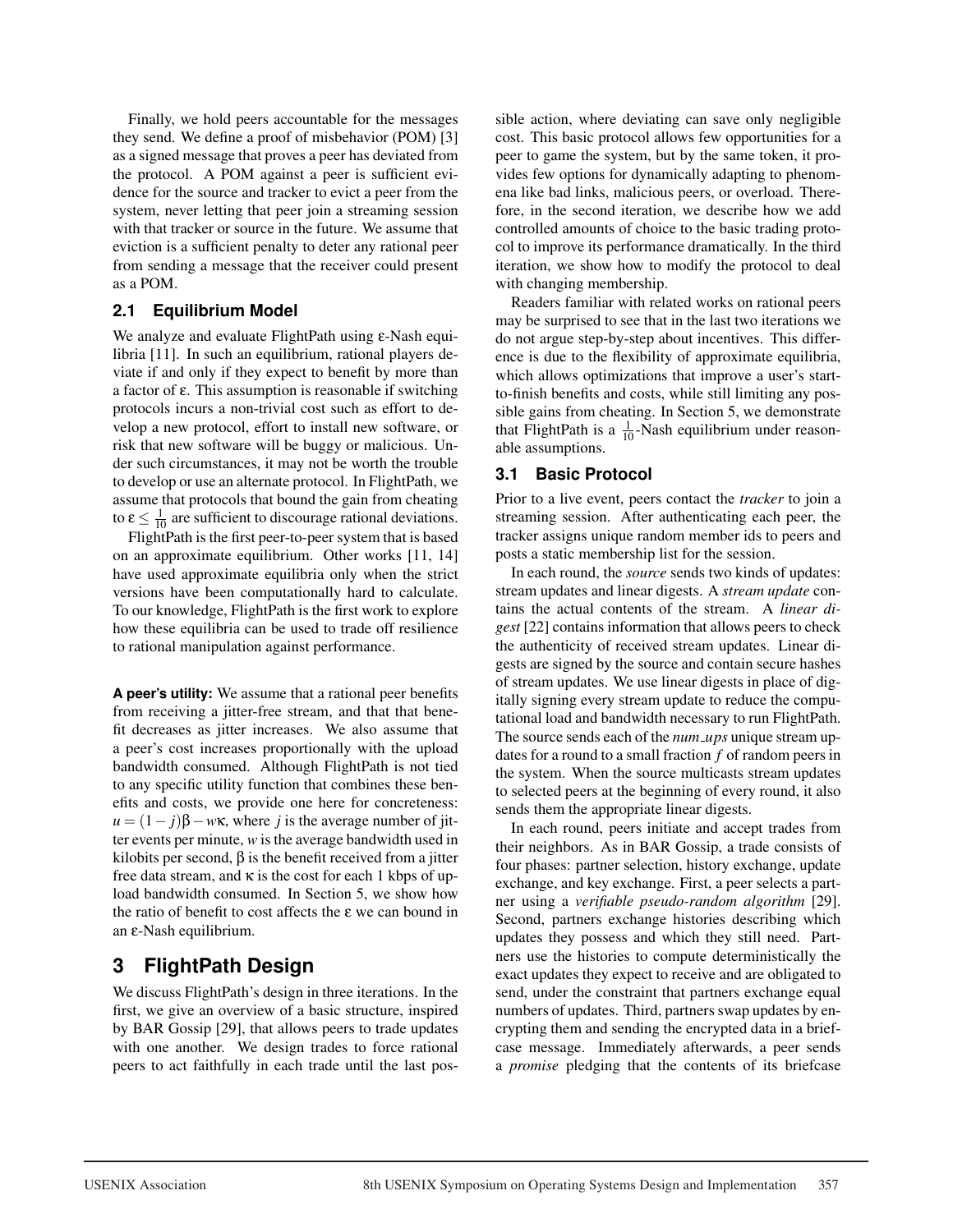

Figure 1: Illustration of a trade in the basic protocol.

is legitimate and not garbage data. Promises are the only digitally signed message in a trade; peers authenticate other messages using message authentication codes (MACs). Fourth, once a peer receives a briefcase and a matching promise message from its trading partner, that peer sends the decryption keys necessary to unlock the briefcase it sent.

These phases are similar to exchanges in BAR Gossip and they provide a similar guarantee: a rational peer has to upload the bulk of data in a trade to obtain any benefit from the trade. By deferring gratification and holding peers accountable via promise messages, we limit how much a cheating strategy can gain over obeying the protocol [29]. The main difference between a trade in this protocol compared to balanced exchanges in BAR Gossip is the addition of the promise.

We structure promises so that for each briefcase there is exactly one matching promise. Further, if a briefcase contains garbage data, then the matching promise is a proof of misbehavior (POM). Briefcases and promises provide this property because of how we intertwine these two kinds of messages. For each update *u* that a peer is obligated to send, that peer includes the pair  $\langle u.i d, u \rangle$  in the briefcase it sends, where  $u_{\langle \mu u \rangle}$  denotes update *u* encrypted with a hash of itself. For each entry in the briefcase, the matching promise message contains a pair  $\langle u \cdot id, \#(u_{\mu\nu}) \rangle$ . Therefore, if a briefcase holds garbage data, then the matching promise message would serve as a POM since that promise would contain at least one pair in which the hash for a self-encrypted update is wrong. Of course, a peer could upload garbage data in its briefcase but send a legitimate promise message to avoid sending a POM, but then the briefcase and promise would not match and that peer's partner would refuse to send the decryption keys.



Figure 2: Reverse cumulative distribution of jitter.



Figure 3: Cumulative distribution of average and peak bandwidths.

#### **3.2 Taming Gossip**

Gossip protocols are well-known for their robustness [7, 15] and are especially attractive in a BAR environment because their robustness helps tolerate Byzantine peers. However, while gossip's pair-wise interactions make crafting incentives easier than in a tree-based streaming system, it is reasonable to question whether that very randomness may make gossip inappropriate for streaming live data in which updates must be propagated to all nodes by a hard deadline.

In this section, we explain how the flexibility of approximate equilibria allows us to tame gossip's randomness by dynamically adapting run-time decisions. For concreteness, we show in Figures 2 and 3 how poorly the basic protocol performs when disseminating a 200 Kbps stream to 517 clients. In this experiment, the source generates *num ups* = 50 unique stream updates per round and sends each one to a random  $f = 5\%$  of the peers. Updates expire *deadline* = 10 rounds from the time round in which they are sent. As the figure shows, the first three of the modifications we are about to discuss—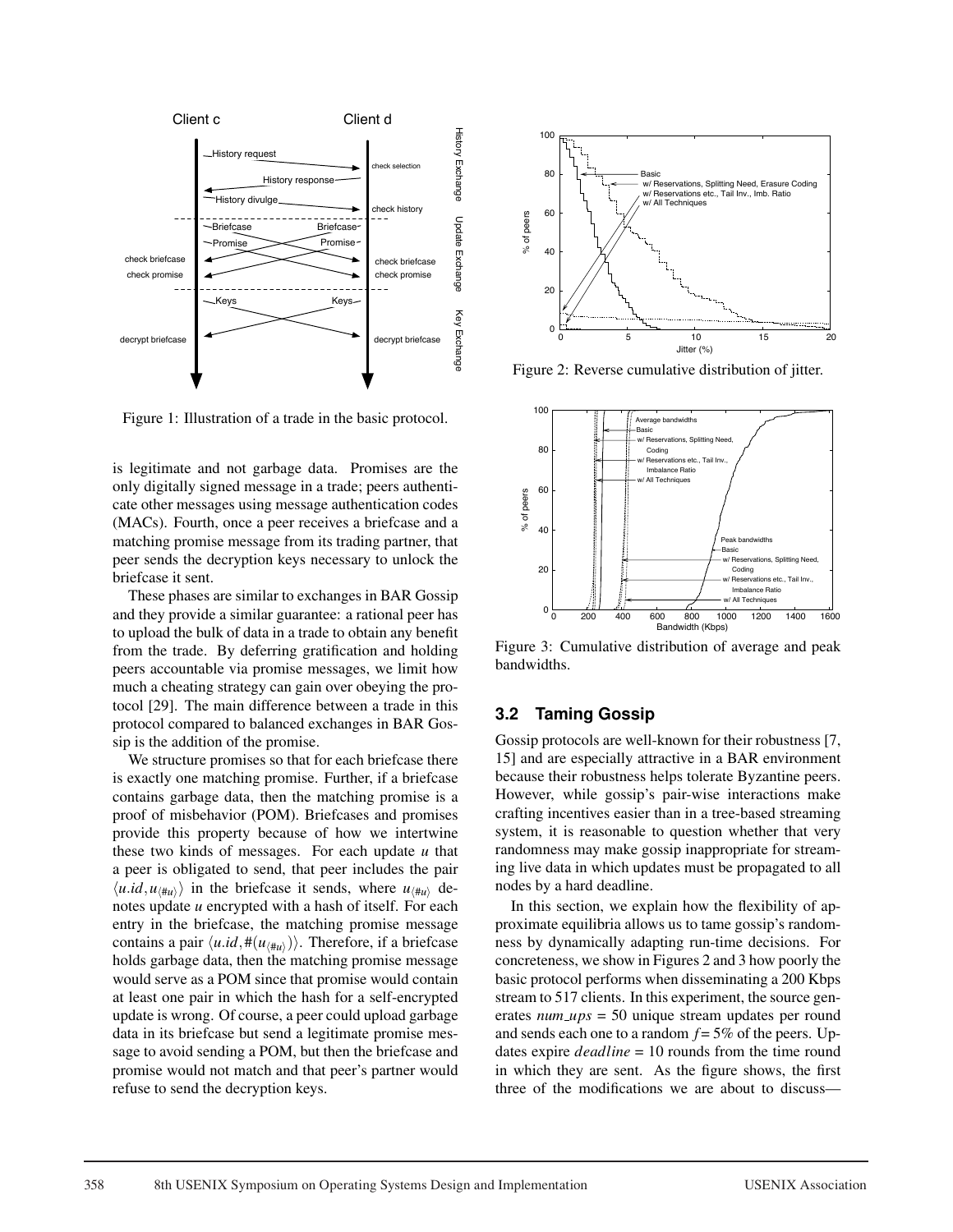reservations, splitting need, and erasure coding—help in capping the peak bandwidth used by the protocol but, by reining in gossip's largesse with bandwidth, make jitter worse. The next three—tail inversion, imbalance ratio, and a trouble detector—reduce jitter by several orders of magnitude.

**Reservations:** One of the problems of using random gossip to stream live data is the widely variable number of trading partners a peer may have in any given round. In particular, although the expected number of trades in which a peer participates in each round is 2, the actual number varies widely, occasionally going past 8. Such high numbers of concurrent trades are undesirable for two reasons. First, a peer can be overwhelmed and be unable to finish all of its concurrent trades within a round. Figure 3 illustrates this problem as a high peak bandwidth in the basic protocol, making it impractical in bandwidth-constrained environments. Second, a peer is likely to waste bandwidth by trading for several duplicate updates when participating in many concurrent trades.

Rather than accept all incoming connections, Flight-Path distributes the number of concurrent trades more evenly by providing a limited amount of flexibility in partner selection. The idea is simple. A peer *c* reserves a trade with a partner *d* before the round *r* in which that trade should happen. If *d* has already accepted a reservation for *r*, then *c* looks for a different partner. This straight-forward approach significantly reduces the probability of a peer committing to more than 2 concurrent trades in a round. At the same time, reservations also reduce the probability that a peer is only involved in the trade it initiates. The challenge in implementing reservations is how to give peers *verifiable* flexibility in their trading partners.

FlightPath provides each peer a small set of potential partners in each round. We craft this set carefully to address three requirements: peers need to select partners in a sufficiently random way to retain gossip's robustness, each peer needs enough choice to avoid overloaded or Byzantine peers, and these sets should be relatively unchanged if the population does not change much. Dynamic membership is discussed in Section 3.3, but its demands constrain the partner selection algorithm we describe here.

We force each peer to communicate with at least  $\log n$  distinct neighbors by partitioning the membership list of *n* peers into  $\log n$  bins and requiring a peer to choose a partner from a verifiable pseudorandomly chosen bin each round. Leitao et al. demonstrate that a set of gossip partners that grows logarithmically with system size can tolerate severe disruptions [28]. In



Figure 4: Distribution of view sizes in each bin for different membership list sizes. Graphs are calculated with  $F_{b\nu z} = 20\%$ .

round *r*, peer *c* seeds a pseudo-random generator with  $\langle r \rangle_c$ , and uses the generator to select a bin; note that any peer can verify any other peer's bin selection.

Within a bin, we further restrict the nodes with whom a peer can communicate by giving each peer a *customized view* of each bin's membership based upon a peer's id. We define *c*'s view to be all peers *d* such that the hash of *c*'s member id with *d*'s member id is less than some *p*. The tracker adjusts *p* according to inequality (1) so that almost every peer is expected to have at least one non-Byzantine partner in every bin. In the inequality, the expression  $[1 - p(1 - F_{byz})]^{\frac{n}{|\log n|}}$  is the probability that for a given bin, a peer either has no partners or the partners it has are all Byzantine. Figure 4 gives an intuition for how this inequality affects a peer's choices as the system scales up.

$$
\left[1 - \left[1 - p(1 - F_{byz})\right]^{\frac{n}{\lceil \log n \rceil}}\right]^{\lceil \log n \rceil} \ge 1 - \frac{1}{n} \tag{1}
$$

A peer *c* can use the choice provided by the combination of bins and views to reserve trades. A peer *d* that receives such a reservation verifies that *c*'s view contains *d* and that  $\langle r \rangle_d$  maps to the bin that contains *d*'s entry in the membership list. If these checks pass, then *d* can either accept or reject the reservation.

As a general rule, peer *d* accepts a reservation only if it has not already accepted another reservation for the same round. Otherwise, *d* rejects the reservation, and *c* attempts a reservation with a different peer. Peer *c* can be exempt from this rule by setting a *plead* flag in its reservation, indicating that *c* has few options left. In this case, d accepts the reservation unless it has already committed to 4 trades in round *r*.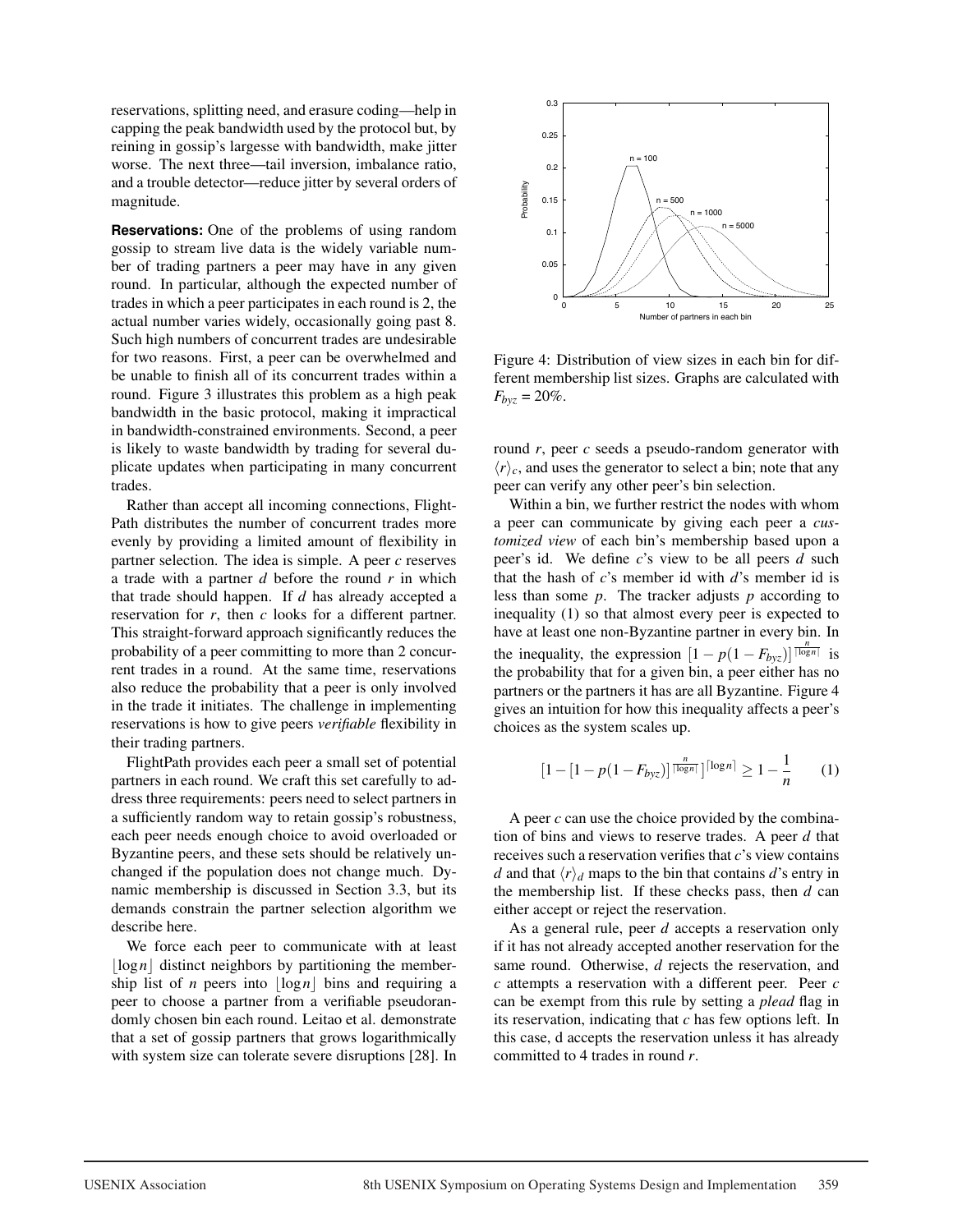**Splitting need:** Reservations are effective in ensuring that peers are never involved in more than 4 concurrent trades. However, a peer that is involved in concurrent trades may still be overwhelmed with more data than it can handle during a round and may still receive too much duplicate data.

For example, consider a peer *c* involved in concurrent trades with peers  $d_0$ ,  $d_1$ ,  $d_2$ , and  $d_3$ . Peer *c* is missing 8 updates for a given round. The basic protocol may overwhelm *c* and waste bandwidth by having peers  $d_0-d_3$ each send those 8 updates to *c*. Something more intelligent is for *c*'s need to be split evenly across its trading partners, limiting each partner to send at most 2 updates. Note that while this scheme may be less wasteful than before, *c* now risks not receiving the 8 updates it needs since it is unlikely that its partners each independently select disjoint sets of 2 updates to exchange.

There seems to be a fine line between being conservative and receiving many duplicate updates to avoid jitter or taking a risk to save resources. We sidestep this tradeoff by using erasure coding [4, 30].

**Erasure codes:** Erasure coding has been used in prior works to improve content distribution [2, 12, 18, 27], but never to support live streaming in a setting with Byzantine participants. The source codes all of the stream data in a given round into  $m > num \text{w}$  stream updates such that any *num ups* blocks are necessary and sufficient to reconstruct the original data. A peer stops requesting blocks for a given round once it has a sufficient number. Erasure coding reduces the probability that concurrent trades involve the same block.

In our experiments, we erasure code *num ups* stream updates into  $m = 2num \text{ m}$  blocks and modify the source to send each one to  $\frac{f}{2}$  of the peers. In Figures 2 and 3, the source generates  $\overline{2}num \angle ups = 100$  blocks and sends each one to a random 2.5% of the peers.

The modifications introduced so far reduce the protocol's peak bandwidth significantly, but at the cost of making jitter *worse*. We now describe three techniques that together nearly eliminate jitter without compromising the steps we have taken to keep the protocol from overwhelming any peer.

**Tail inversion:** As in many gossip protocols, the basic trading protocol biases recent updates over older ones to disseminate new data quickly. However, in a streaming setting, peers may sometimes value older updates over younger ones, for example when a set of older updates is about to expire and a peer desires to avoid jitter.

The drawback in preferring to trade for updates of an old round is that the received updates may not be useful in future exchanges because many peers may already possess enough updates to reconstruct the data streamed in that round. Indeed, an oldest-first bias performs very poorly in our prototype. Therefore, Flightpath provides a peer with the flexibility to balance recent updates that it can leverage in future exchanges against older updates that it may be missing. Instead of requesting updates in most-recent-first order, a peer has the option to receive updates from the two oldest rounds first and then updates in most-recent-first order. Alas, this particular ranking is not the fruit of deep insight—it is simply the one, out of the several we tried, that had the largest impact on reducing jitter: better rankings may well exist.

**Imbalance ratio:** The basic protocol balances trades so that a peer receives no more than it contributes in any round. Such equity can make it difficult for a peer that has fallen behind to recover.

FlightPath uses an *imbalance ratio a* to introduce flexibility into how much can be traded. Each peer tracks the number of updates sent to and received from its neighbors, ensuring that its credits and debits for each partner are within *a* of each other. We find that the imbalance ratio's most dramatic effect is that it allows individual trades to be very imbalanced if peers have longstanding relationships.

When  $a$  is set to 1, the trading protocol behaves like a traditional unbalanced gossip protocol, vulnerable to free-riding behavior [29]. When *a* is set to 0, every trade is balanced, offering little for rational peers to exploit, but also allowing unlucky peers to suffer significant jitter. We would like to set *a* to be as low as possible while maintaining low jitter; we found  $a = 10\%$  to be a good tradeoff between these competing concerns.

**Trouble Detector:** Our final improvement takes advantage of the flexibility in selecting partners that our reservation mechanism offers. Each peer monitors its own performance by tracking how many updates it still needs for each round. If its performance falls below a threshold, then that peer can proactively initiate more than one trade in a round to avoid jitter. Peers treat this option as a safety net, as increasing the average number of concurrent trades also increases the average number of bytes uploaded to trade for each unique update.

We implement a simple detection module that informs a peer whether reserving more trades may be advisable. We assume that after each round a peer expects to double the number of updates that have not yet expired up to the point of possessing *num ups* updates for each round. In practice, we find that peers typically gather updates more quickly than just doubling them. If a peer *c* notices that it possesses fewer updates than the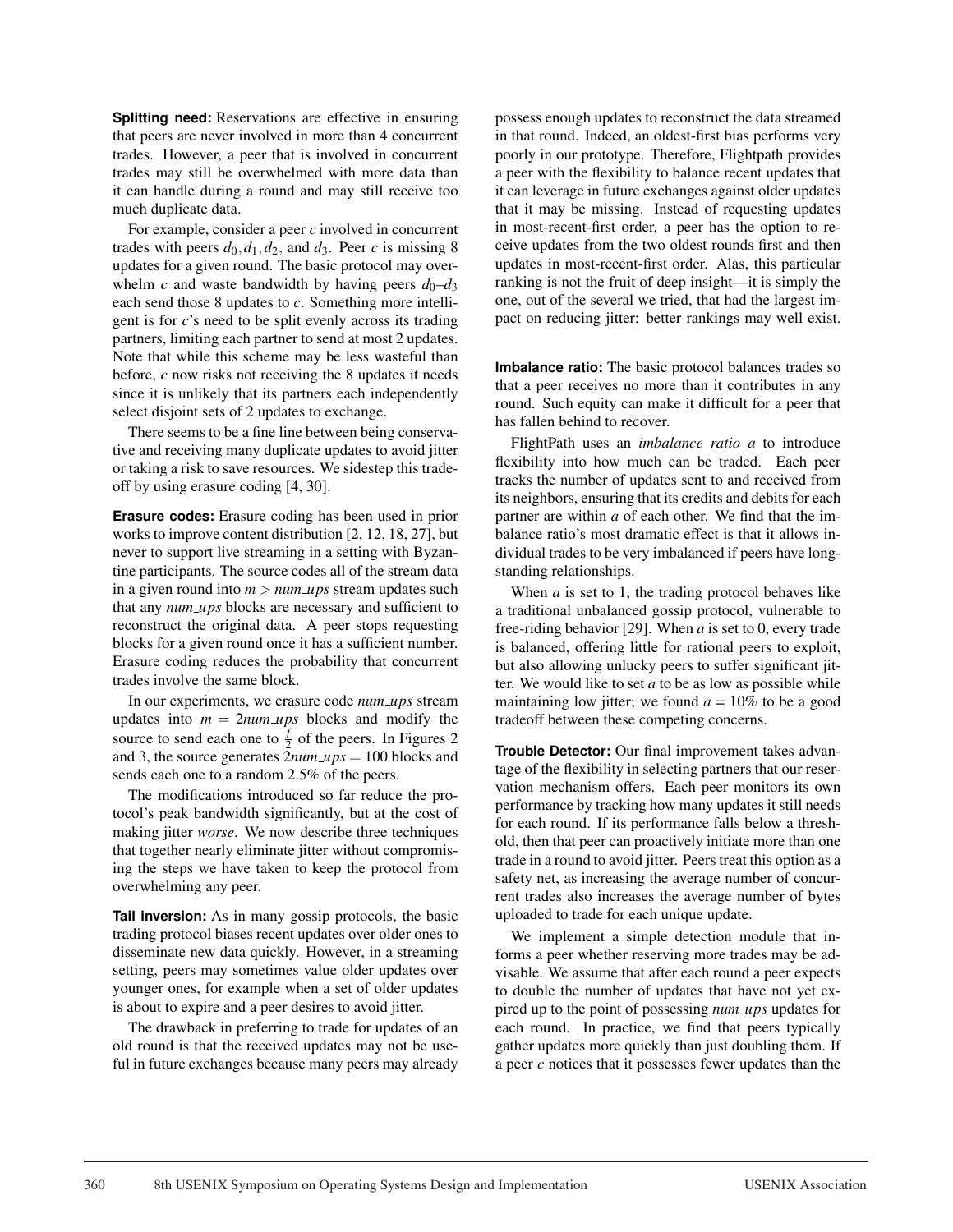detection module advises, *c* schedules additional trades. Note that this is a local choice, based only on how many packets the peer has received for that round.

Figures 2 and 3 demonstrate the effectiveness of tail inversion, the imbalance ratio, and the trouble detector.

#### **3.3 Flexibility for Churn**

We now explain how to augment the protocol to handle churn. In FlightPath, the main challenge is in allowing peers to join an existing streaming session. Gossip's robustness to benign failures lends FlightPath a natural resilience to departures. However, the tracker still monitors peers to discover if any have left the system abruptly. Currently, we employ a simple pinging protocol, although we could use more sophisticated mechanisms as in Fireflies [40].

When a peer attempts to join a session, it expects to begin reliably receiving a stream without a long delay. As system designers, we have to balance that expectation against the resources available to get that peer up to speed. In particular, dealing with a flash crowd where the ratio of new peers to old ones is high presents a challenge. Moreover, in a BAR environment, we have to be careful in providing benefit to any peer who has not earned it. For example, if a single peer joins a system consisting of 50 peers, it may be desirable for all 50 to aid the new participant using balanced trades so that the new peer cannot free-ride off the system. However, consider the case when instead of 1 peer joining, 200 or 400 join. It is unreasonable to expect the original 50 to support a population of 400 peers who initially have nothing of value to contribute.

Below, we describe two mechanisms for allowing peers to join the system. The first allows the tracker to modify the membership list and to disseminate that list to all relevant peers. The second lets a new peer *immediately* begin trading so that it does not have to wait in silence until the tracker's list takes effect.

**Epochs:** A FlightPath tracker periodically updates the membership list to reflect joins and leaves. The tracker defines a new membership list at the beginning of each epoch, where the first epoch contains the first *elen* rounds, the second epoch contains the next *elen* rounds and so on. If a peer joins in epoch *e*, the tracker places that peer into the membership list that will be used in epoch  $e+2$ .

At the boundary between epochs  $e$  and  $e + 1$ , the tracker shuffles the membership list for epoch  $e + 2$  and notifies the source of the shuffled list. Shuffling prevents Byzantine peers from attempting to position themselves at specific indices of the membership list, so as to take over a bin. Recall that we construct each peer's membership view to be independent of these indices so as not to end long-standing relationships prematurely.

After the tracker notifies the source of the next epoch's membership list, the source divides that list into pieces and places each piece into a third kind of update: *a partial membership list*. The source signs these lists and distributes them to peers as it would a stream update. Peers can trade partial membership lists just like they trade linear digests and stream updates. The only difference is that partial membership lists are given priority over all other updates in a trade and only expire when the epoch corresponding to that list ends. Once a peer obtains every partial membership list for an epoch, that peer can reconstruct the original membership list and use it to select trading partners.

**Tub Algorithm:** As described, a new peer would have to wait at least one epoch before it appears in the membership list and can begin to trade. FlightPath augments the static partner selection algorithm that uses bins with an online one that allows new peers to begin trading immediately without overwhelming the existing peers in the system. This algorithm also allows every peer to verify partner selections without global knowledge of how many peers joined nor of when they did so. Intuitively, our algorithm organizes all peers into *tubs* such that the first tub contains the peers in the current epoch's membership list and subsequent tubs contain peers who have recently joined. A peer selects partners from its own tub and also from any tub preceding its own. However, the probability that a peer from tub  $t$  selects from a tub  $t' < t$ decreases geometrically with  $t - t'$ . This arrangement ensures that the load on a peer from all subsequent tubs is bound by a constant regardless of how many peers join. Figure 5 illustrates our algorithm.

For clarity, we describe our online algorithm assuming all peers have a global list that enumerates every peer in the system. Later, we show that this knowledge is unnecessary. The first *n* indices in this global list correspond to the *n* indices of the current epoch's membership list. The rest of the global list is sorted according to the order in which peers joined. We divide the global list into *tubs* where the first tub corresponds to the first *n* indices of the global list, the second tub to the next *n* indices, and so forth.

A peer *c*'s membership view depends on its position in the global list. If *c* is in the first tub, its view and how it selects partners is unchanged from the static case (Section 3.2). If *c* is in a tub  $t > 1$ , *c*'s view obeys three constraints:

1. Peer *d* is in *c*'s view only if *d* precedes *c* in the list.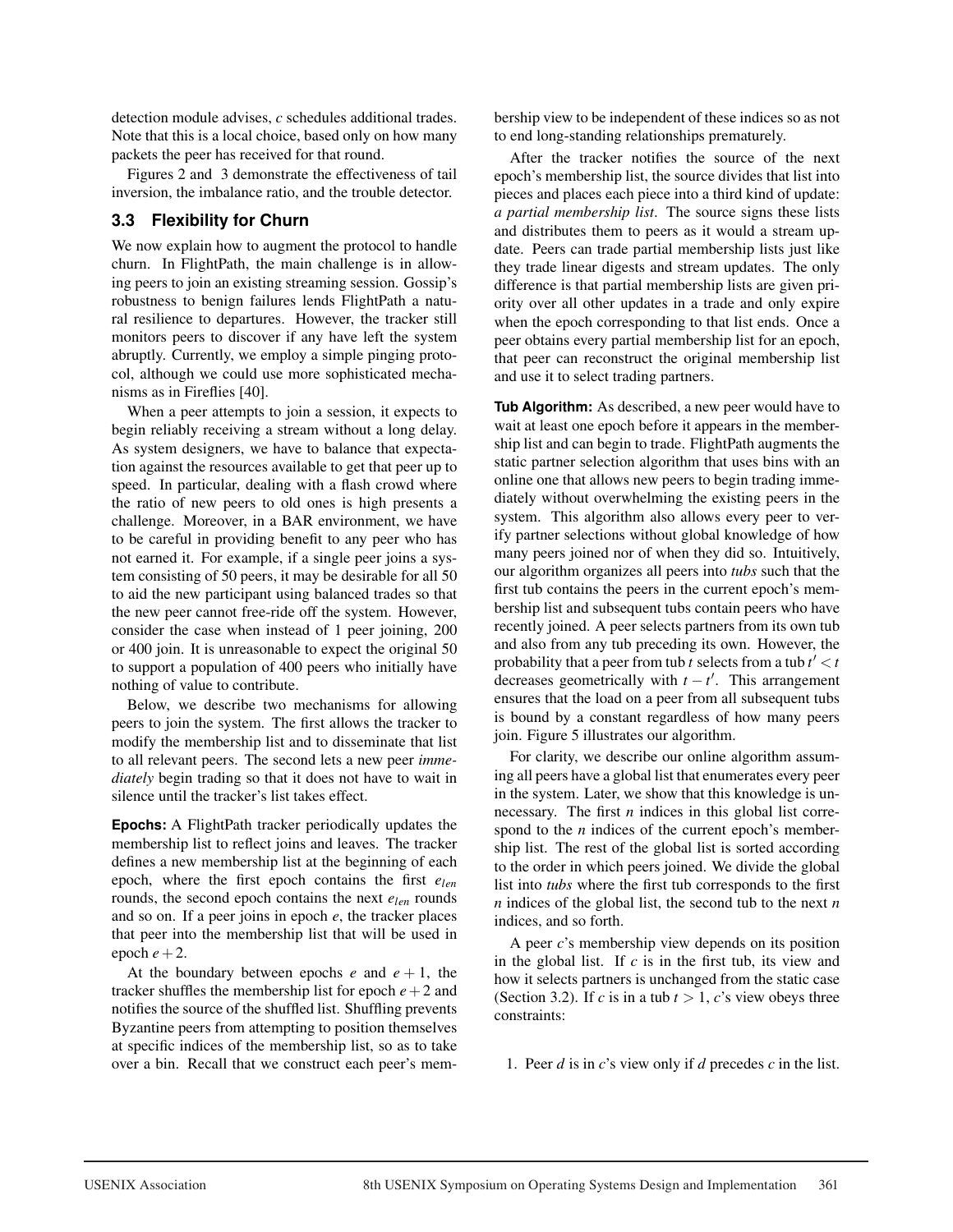

Figure 5: Illustration of the tub protocol from peer *c*'s perspective. Shaded entries represent peers that *c* can contact for a trade when appropriate. Note that *c* only uses bins for its own tub and the immediately preceding one.

- 2. If *d* is in tub *t* or  $t 1$ , then *d* is in *c*'s view iff the hash of concatenating *c*'s member id with *d*'s member id is less than *p* (see inequality 1).
- 3. If *d* is in a tub  $t' < t 1$ , then *d* is in *c*'s view iff the hash of concatenating *c*'s member id and *d*'s member id is less than a parameter *p* .

The tracker adjusts  $p'$  according to inequality (2) so that almost every peer is expected to have at least one non-Byzantine partner in every tub.

$$
[1 - p'(1 - F_{byz})]^n \le \frac{1}{n}
$$
 (2)

A new peer *c* in tub  $t_c > 1$  selects a trading partner for round *r* using two verifiable pseudo-random numbers,  $rand_1$  and  $rand_2$ . First, *c* uses  $rand_1$  to select a tub, exponentially weighting the selection towards its own tub. If *c* selects a tub  $t < t_c - 1$ , then *c* can trade with any peer in tub *t* that is also in *c*'s view. If *c* selects either its own tub or the one immediately preceding its tub, then  $c$  uses *rand*<sub>2</sub> to make the final selection.  $c$  maps *rand*<sub>2</sub> to a bin starting from the first bin in tub  $t - 1$  and ending with *c*'s own bin. From the selected bin, *c* can trade with any peer in its view.

If every peer knew the global list, then it would be straight-forward to select and verify trading partners. Fortunately, this global knowledge is unnecessary: to select trading partners, a newly joined peer only needs to know the peers in its own view, the epoch in which those peers joined the system, and the indices of those peers in the global list. When a peer *c* joins the system, *c* obtains such information directly from the tracker.

To verify that a peer *c* selects a partner *d* appropriately, *d* needs to know *c*'s index in the global membership list. The tracker encodes such information in a *join token* that it gives to *c* when *c* joins the system. The join token specifies *c*'s index in the global list for the two epochs until *c* is part of an epoch's membership list. *c* includes its join token in its reservation message to *d*.

### **4 Evaluation**

We now show that FlightPath is a robust p2p live streaming protocol. Through experiments on over 500 peers, we demonstrate that FlightPath:

- Reduces jitter by several orders of magnitude compared to BAR Gossip
- Caps peak bandwidth usage to within the constraints of a cable or ADSL connection
- Maintains low jitter and efficiently uses bandwidth despite flash crowds
- Recovers quickly from sudden peer departures
- Continues to deliver a steady stream despite churn
- Tolerates up to 10% of peers acting maliciously

#### **4.1 Methodology**

We use FlightPath to disseminate a 200 Kbps data stream to several hundred peers distributed across Utah's Emulab and UT Austin's public Linux machines. In most experiments, we use 517 peers, but drop to 443 peers in the churn and Byzantine experiments as the availability of Emulab machines declined. We run each experiment 3 times. When we present cumulative distributions, we combine points from all three experiments. We include standard deviation when doing so keeps figures readable.

In our experiments, rounds last 2 seconds and epochs last 40 rounds. In each round, the source sends 100 Reed-Solomon coded stream updates and 2 linear digests. 50 stream updates are necessary and sufficient to reconstruct the original data. Stream updates expire 10 rounds after they are sent. The source sends each stream update to a random 2.5% of peers. Stream updates are 1072 bytes long, while linear digests are 1153 bytes long.

We implement FlightPath in Python using MD5 for secure hashes and RSA-FDH with 512 bit keys for digital signatures. Peers exchange public certificates and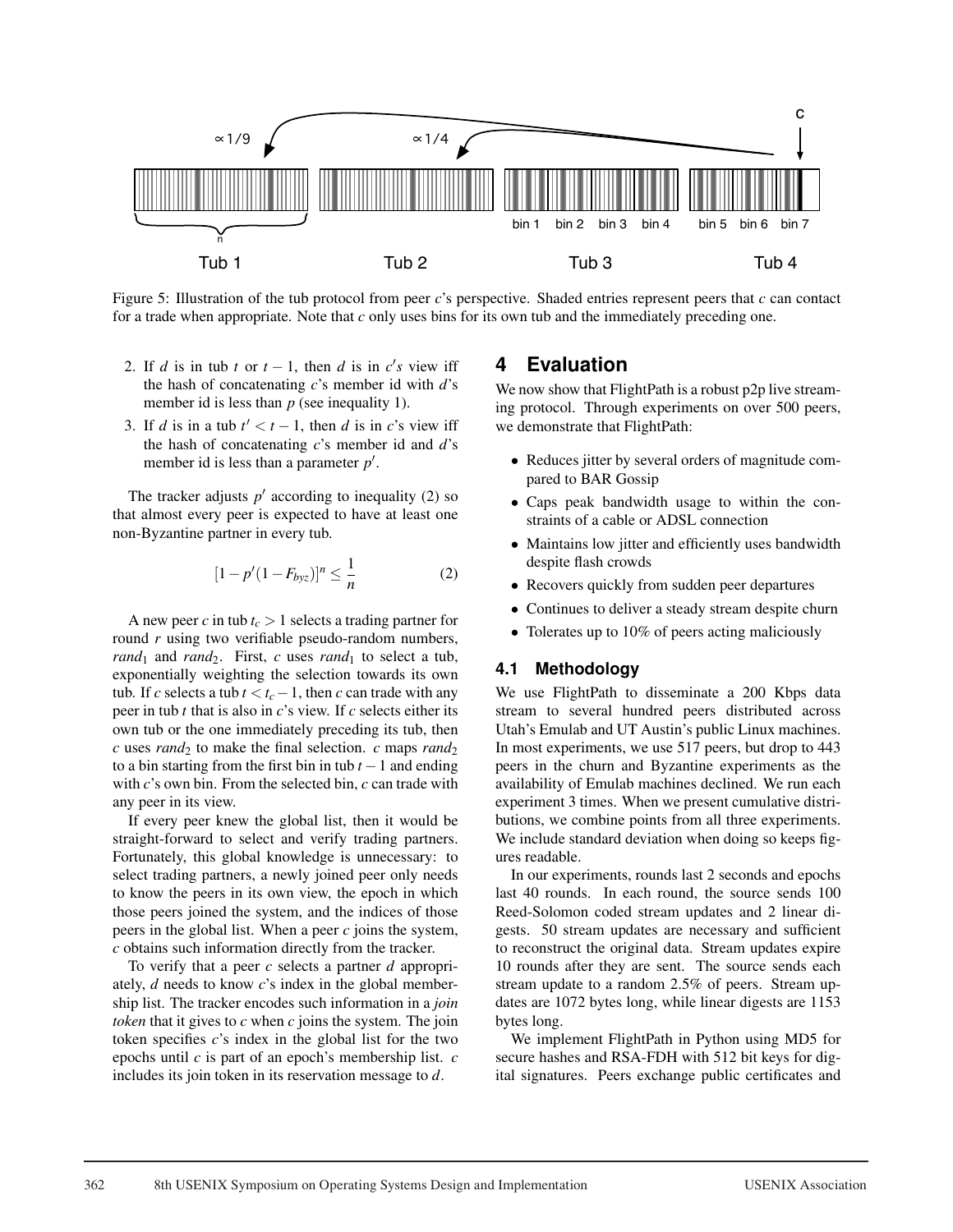

Figure 6: Average jitter in FlightPath and BAR Gossip peers.  $(n = 517)$ 

agree on secret keys for MACs a few seconds before reserving trades with one another. Peers also set the budget for how many updates they are willing to upload in a round to  $\mu = 100$ , which is split evenly across concurrent trades.

**Steady State Operation:** In the first experiment, we run FlightPath on 517 peers to assess its performance under a relatively well-behaved and static environment. Figure 6 shows that the average jitter of FlightPath is orders of magnitude lower than BAR Gossip. Of the three experiments we ran for one hour, the worst jitter was in an experiment in which 1 peer missed 6 seconds of video, 5 peers missed 4 seconds, and 3 peers missed 2 seconds. All jitter events occurred during the first minute. Figure 7 confirms that peers use approximately 250 Kbps on average and also depicts cumulative distributions tracing the peak bandwidth of each peer along with curves for the 99 and 95 percentile bandwidth curves. As in Section 3.2, the combination of reservations, splitting a peer's need and erasure coding is effective in capping peak bandwidth.

**Joins:** We now evaluate how well FlightPath handles joins into the system. In particular, we stress the tub algorithm, described in Section 3.3, to handle large populations of peers who seek to join a streaming session all at once. In this experiment, we start a session with 50 peers. In round 40, varying numbers of peers simultaneously attempt to join the system. As Figure 8 illustrates, the average bandwidth of the original peers noticeably spikes immediately after round 40 and settles to a higher level than before. In round 120, when new peers are integrated into the membership list, average bandwidth of the original 50 drops back to its previous levels. As shown, FlightPath peers are relatively unaffected by joining events. None of the original 50



Figure 7: Distributions of peers' average, 95 percentile, 99 percentile, and peak bandwidths. (*n* = 517)



Figure 8: Bandwidth of peers already in the system with different sized flash crowds. (*n* = 50)

peers experienced a jitter event during any of these experiments. Also note that the peak bandwidth across all three runs of each experiment was 482.5 Kbps.

Figure 9 depicts the number of rounds a peer may have to wait before it begins to deliver a stream reliably. We define the round in which a peer reliably begins to deliver a stream as the first round in which a peer experiences no jitter for three rounds. Interestingly, we see that if more peers join, performance improves. This effect can be explained by our tub algorithm. The peers in the last tub are contacted the least. In the experiment in which only 50 peers join, all of the newly joined peers are in the last tub. The last tub in the experiment with 400 peers joining has a similar problem, but the last tub is masked by the success of the preceding 7 tubs.

**Departures:** Figure 10 shows FlightPath's resilience to large fractions of a population suddenly departing. Departing peers exit abruptly without notifying the tracker or completing reserved trades. The figure shows the percentage of peers jittered after a massive departure event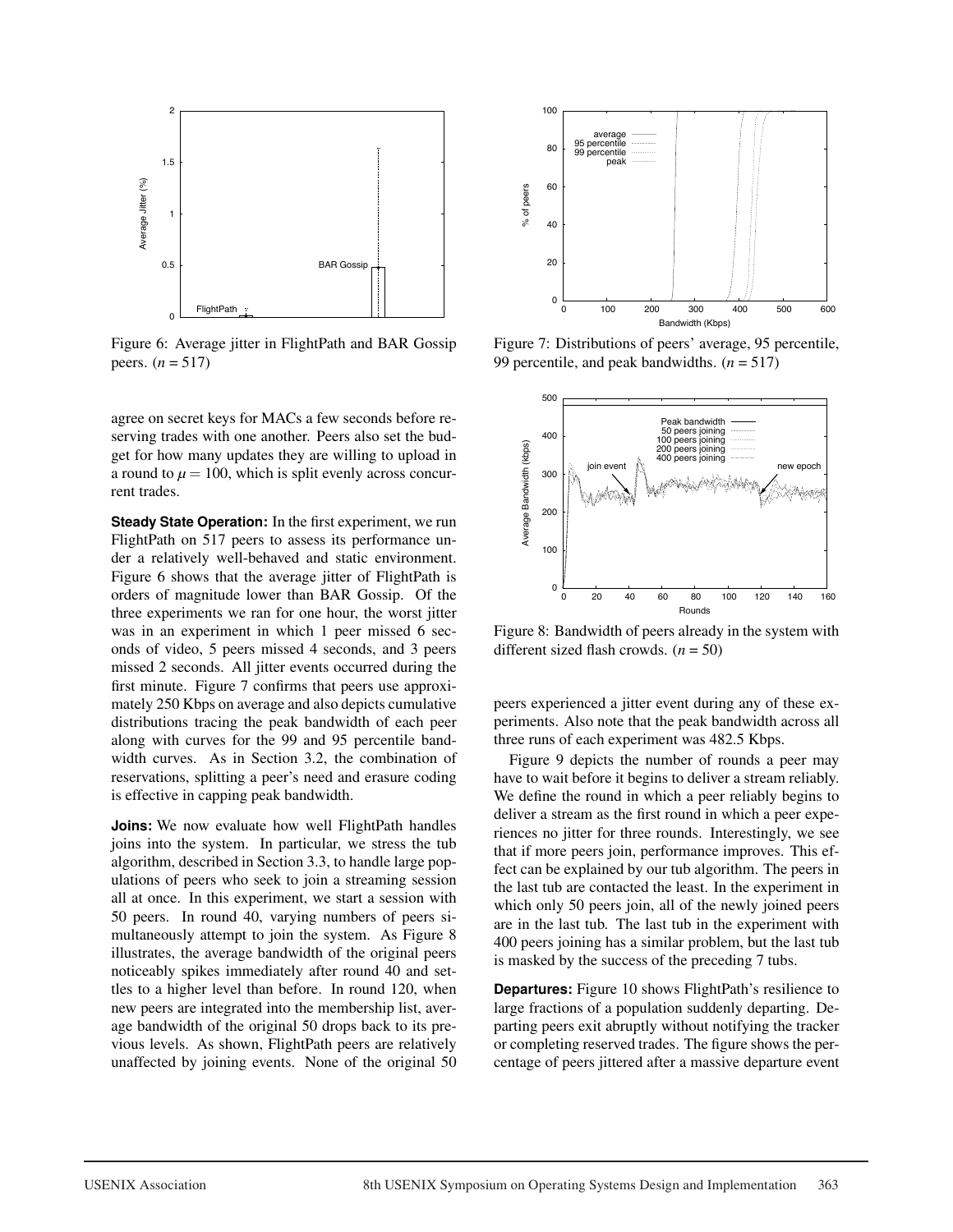

Figure 9: CDF of join delays for different size joining crowds.  $(n = 50)$ 



Figure 10: Jitter during massive departure.  $(n = 517)$ 

of 70% and 75% of random peers. We chose these fractions because smaller fractions had little observable effect with respect to jitter. The figure shows that there exists a threshold between 70% and 75% in which Flight-Path cannot tolerate any more departures.

FlightPath's resilience to such massive departures is a consequence of a few traits. First, peers discover very quickly whether potential partners have left or not via the reservation system. Second, peers have choice in their partner selection, so they can avoid recently departed peers. Finally, each peer's trouble detector helps in reacting quickly to avoid jitter. Figure 11 shows the effect of the trouble predictor. Average bandwidth of remaining peers drops dramatically after the leave event, but then spikes sharply to make up for missed trading opportunities.

**Churn:** We now evaluate how FlightPath performs under varying amounts of churn. In our experiments, peers join and then leave after an exponentially random amount of time. Because short-lived participants are proportionally more affected by their start-up transients,



Figure 11: Average bandwidth after a massive departure. $(n = 517)$ 



Figure 12: Average jitter as churn increases. $(n = 443)$ 

our presentation segregates peers by the amount of time they remain in the system. Figure 12 shows average jitter as we increase churn. The average jitter of peers who join the system for at least 10 seconds steadily increases with churn. Peers who stay in the system for at least 640 seconds experience very little jitter even when 37% of peers churn every minute. Further experiments (not included) show that there is a non-negligible probability of being jittered during the first two minutes after joining a streaming session. Afterwards, the chance of being jittered falls to nearly 0.

Figure 13 shows that churn does manifest as increasing join delays for new peers. We see that the time needed to join a session is unacceptable under high amounts of churn. This quality points to a weakness of FlightPath and suggests a need for a bootstrapping mechanism for new peers. However, care needs to be exercised in not allowing peers to game the system by abusing the bootstrapping mechanism to obtain updates without uploading.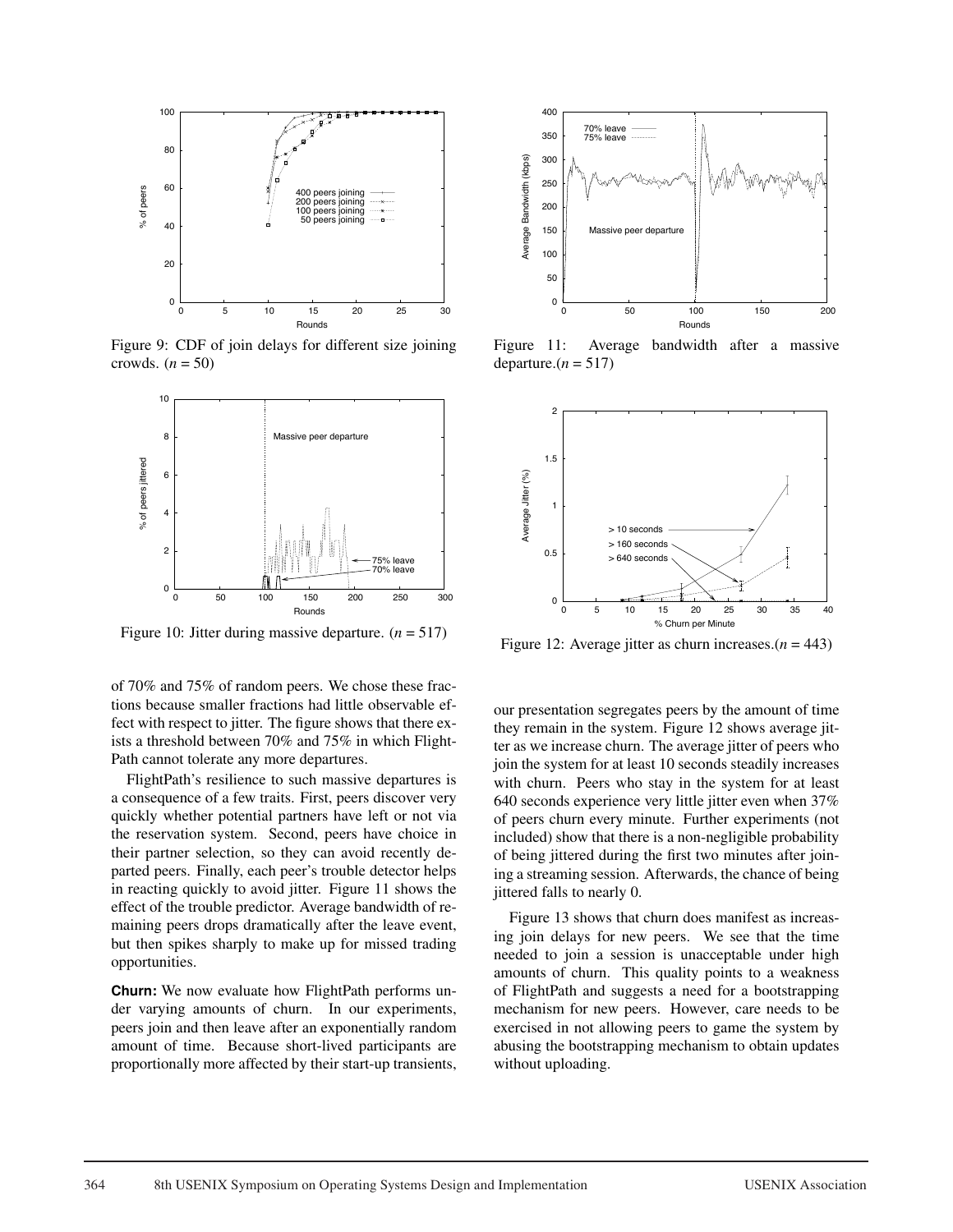

Figure 13: Join delay under churn. $(n = 443)$ 

**Malicious attack:** In this experiment, we evaluate FlightPath's ability to deliver a stream reliably in the presence of Byzantine peers. While any peer whose utility function is unknown is strictly speaking Byzantine in our model, we are especially interested in understanding how FlightPath behaves under attack, when Byzantine peers behave maliciously.

Although Byzantine peers cannot make a non-Byzantine peer deliver an inauthentic update, they can harm the system by degrading its performance. We have studied the effect on jitter of several malicious strategies—we report here the results for the one that appeared to cause the greatest harm. According to this scheme, malicious peers act normally for the first 100 rounds of the protocol. However, starting in round 100, they initiate as many trades as they can and respond positively to all trade reservations, seeking to monopolize as many trades in the system as possible. The Byzantine peers participate in the history exchange phase of a trade but in no subsequent phase. In a history exchange, a Byzantine peer reports that it has all the updates that are less than 3 rounds old and is missing all the other updates. This strategy commits a large amount of its partners bandwidth to the exchange. Ultimately, however, non-Byzantine peers find trades with Byzantine ones useless.

Figure 14 shows the percentage of peers jittered when 12%, 14%, and 16% of peers behave in this malicious way. We elide the experiment in which 10% of peers are Byzantine because no peer suffered jitter in those experiments. Figure 15, which depicts the average bandwidth of non-Byzantine peers, is similar to the one in which peers abruptly leave the system. The subtle difference is that the average bandwidth used remains higher with more Byzantine peers.

**Wide Area Network:** Finally, we evaluate how Flight-Path performs under wide area network conditions. In



Figure 14: Jitter with malicious peers.  $(n = 443)$ 



Figure 15: Bandwidth with malicious peers.  $(n = 443)$ 

this experiment, we use 300 clients on a local area network but delay all packets between clients according to measured Internet latencies. We assign each client a random identity from the 1700+ hosts listed in the King data set of Internet latencies [19]. We use the data set to delay every packet according to its source and destination.

As in the case without added delays, all jitter events occurred in the first minute of the experiments. Figure 16 depicts the average percentage of peers jittered in the first minute, the average upload bandwidth, and the peak upload bandwidth for our experiments with the added delays and without. Aside from a slight increase (almost 10 Kbps) in average upload bandwidth, peak upload bandwidth rose by approximately 40 Kbps. These increases are the result of some exchanges not completing by the end of a round, requiring peers involved to make up for the loss in subsequent rounds.

### **5 Equilibria Analysis**

In contrast to previous rigorous approaches to dissuade rational deviation, FlightPath does not ensure that every step of the protocol is in every peer's best interest.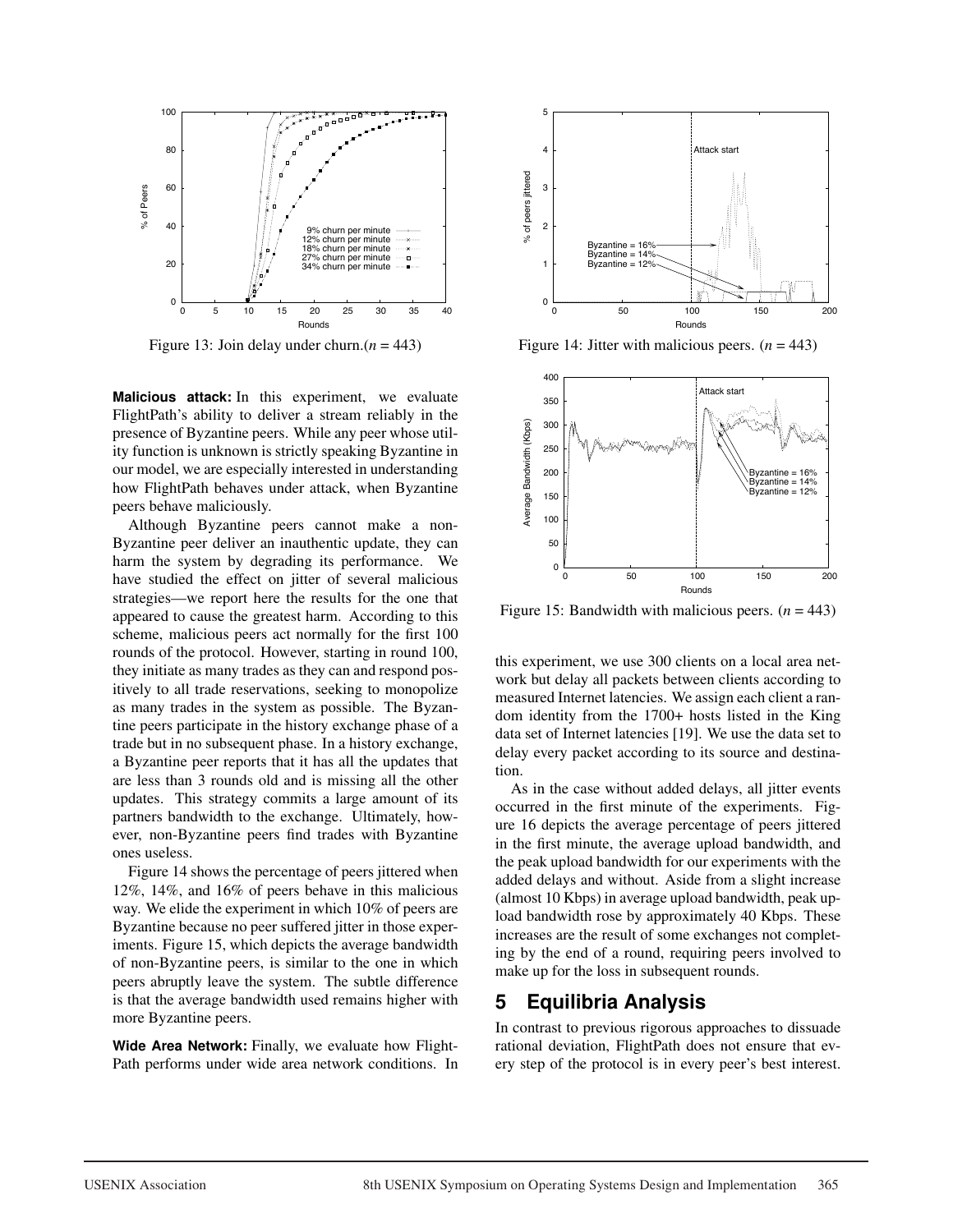

Figure 16: Bandwidth under WAN conditions. (*n* = 300)

Indeed, it is easy to imagine circumstances in which a peer might benefit from deviating, for example, by setting the *plead* flag early to increase the likelihood that a selected peer will accept its invitation. Instead, Flight-Path ensures an ε-Nash equilibrium in which no peer can significantly improve its overall utility regardless of how it makes these individual choices.

The high level argument is simple. A peer can only increase its utility by obtaining more benefit (receiving less jitter) or reducing cost (uploading fewer bytes). Since we engineered FlightPath to provide very low jitter in a wide range of environments, a peer has very little ability to obtain more benefit. With respect to decreasing costs, we structure trades so that a rational peer has to pay at least  $\lceil \frac{1}{1+a} \rceil$  of the cost of uploading *x* updates in order to receive *x* updates, where *a* is the imbalance ratio.

We now develop this argument more formally to bound the added utility that can be gained by a peer that deviates. We analyze FlightPath in the steady state case and ignore transient start-up effects or end game scenarios, which would matter little in the overall utility of watching something as long as a movie.

We begin by revisiting the utility function  $u = (1$  $j$  $\beta$  – *w*k. Recall that *j* is the average number of jitter events per minute, β is the benefit from watching a jitter-free stream, *w* is the average upload bandwidth used in Kbps, and  $\kappa$  is the cost per Kbps. If we let the expected utility of an optimal cheating strategy be  $u<sub>o</sub> = (1 - j<sub>o</sub>)\beta - w<sub>o</sub>\kappa$  and the expected utility of obeying the protocol be  $u_e = (1 - j_e)\beta - w_e\kappa$ , then we can express ε as follows:

$$
\varepsilon = \frac{u_o - u_e}{u_e} = \frac{(j_e - j_o)\beta - (w_o - w_e)\kappa}{(1 - j_e)\beta - w_e\kappa} \tag{3}
$$

We simplify equation 3 with the following assumptions: *i)* the benefit of running FlightPath exceeds the

| Parameter          | Description                              |
|--------------------|------------------------------------------|
| $num_\textit{ups}$ | num stream updates per round needed      |
| m                  | num stream updates per round             |
|                    | fraction of updates received from source |
| budget             | max num of updates sent in a round       |
| a.                 | imbalance ratio                          |

Table 1: Summary of the analysis parameters.



Figure 17: ε as a function of the benefit to cost ratio.

cost, *ii)* the optimal cheating strategy receives no jitter, and *iii)* the optimal cheating strategy uses a fraction  $b < 1$  of the bandwidth of running the protocol. These assumptions let us express  $\varepsilon$  as a function of the benefitto-cost ratio  $c$ , the expected number of jitter events per minute  $j_e$ , and the proportional savings in cost  $1-b$ .

$$
\varepsilon = \frac{\frac{cj_e}{1-j_e} + (1-b)}{c-1} \tag{4}
$$

As the jitter expected is an empirical phenomenon, we use our evaluation to determine *je*, which after the first minute is 0. We then establish a lower bound on *b* using parameters specific to our system, listed in Table 1.

In the steady state, a peer *p* following a hypothetical optimal strategy participates on average in at least one trade every  $t = \lfloor \frac{budget}{num\_ups-mf} \rfloor$  rounds. Furthermore, the average number of updates that it needs in each trade is  $needed = t(num \_\mu ps - mf)$ . Assuming that *p* is lucky or clever enough to upload no more updates than it has to in all trades, then  $p$  still uploads at least  $min\_up =$  $\lceil \frac{needed}{1+a} \rceil$  updates on average in each trade.

Let  $\gamma$  be the fixed cost in kilobits of a trade and let  $\rho$  be the increase in cost of a trade for each update *p* uploads. Then the average cost that *p* has to pay for each trade is  $\gamma + min \mu p \times \rho$ . Given the message encodings in our prototype, the fixed cost of a trade is 305 bytes and the increase for each uploaded update is 1104 bytes. These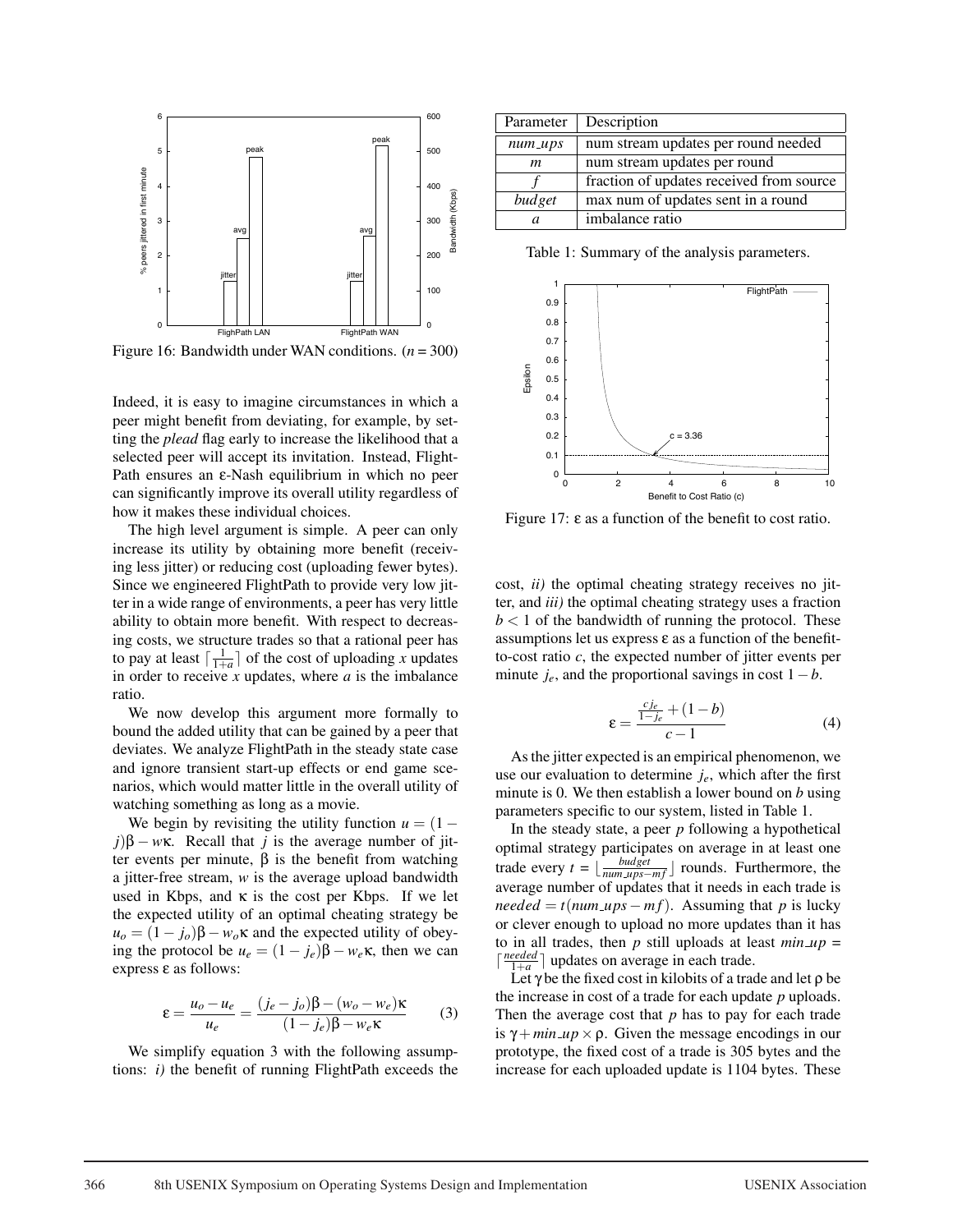values correspond to  $\gamma = 2.44$  and  $\rho = 8.832$ . Our goal is to ensure that the net utility of the optimal strategy is not significantly more than for FlightPath's strategy. For  $\varepsilon$  =  $\frac{1}{10}$ , solving for *c* in Equation 3 indicates that FlightPath is a  $\frac{1}{10}$ -Nash equilibrium as long as the user values the stream at least 3.36 times as much as the bits uploaded to participate in the system. Figure 17 illustrates the ε value FlightPath provides for each benefit-to-cost ratio.

## **6 Related Work**

This work builds on a broad set of approaches for content dissemination and Byzantine or rational-tolerant protocols.

Clearly, BAR Gossip [29] is the work most closely related to FlightPath. We explain how it is similar and different from FlightPath throughout this paper, and in particular in Section 3.

Several tree-based overlays [10, 23] have been devised to disseminate streaming data. Ngan et al. [36] suggest that restructuring Splitstream [10] trees can guard against free-riders by periodically changing the parent-child relationships among peers, a communication pattern that begins to resemble gossip. Chunkyspread [41] uses a multi-tree based approach to multicast. Chunkyspread builds random trees using low overhead bloom filters and allows peers to make local decisions to tune the graph for better performance.

In Araneola [33], Melamed and Keidar construct random overlay graphs to multicast data. They show that Araneola's overlay structure achieves mathematical properties important for low-latency, load balancing, and resilience to benign failures.

Demers et al. introduced gossip protocols to manage consistency in Xerox's Clearinghouse servers [15]. Years later, Birman et al. [7] used gossip to build a probabilistic multicast—a middle ground between existing reliable multicast and best effort multicast protocols. Since then, many have explored ways to improve gossip's throughput and robustness [8, 17, 20, 21, 28].

None of the above works consider Byzantine peers who can harm the system by spreading false messages. One can guard against such attacks by using techniques that avoid digital signatures [31, 32], but signatures can dramatically simplify protocols and are used in many practical gossip implementations [8, 22, 29, 40].

Haridasan and van Renesse [22] build a Byzantine fault-tolerant live streaming system over the Fireflies system. Their system, SecureStream, introduces *linear digests* to efficiently authenticate stream packets. As in CoolStreaming [43] and Chainsaw [37], Secure-Stream also uses a pull-based gossip protocol to reduce the number of redundant sends.

Badishi et al. [5] show in DRUM how gossip protocols can resist Denial-of-Service (DoS) attacks by resource bounding public ports and port hopping. We could integrate DRUM's techniques into FlightPath.

To our knowledge, Equicast [26] is the first work to address formally rational behavior in multicast protocols. Equicast organizes peers into a random graph over which it disseminates content. The authors prove Equicast is an equilibrium, but assume that rational peers lack the expertise to modify the protocol beyond tuning the cooperation level. Currently, Equicast is a purely theoretical work, making an empirical comparison with FlightPath difficult.

BAR-Backup [3] is a p2p backup system for Byzantine and rational peers. Peers implement a replicated state machine that moderates interactions between peers to ensure that peers behave appropriately.

# **7 Conclusion**

We present approximate equilibria as a new way to design cooperative services. We show that approximate equilibria allow us to provably limit how much selfish participants can gain by deviating from a protocol. At the same time, these equilibria provide enough freedom to engineer practical solutions that are flexible enough to handle many adverse situations, such as churn and Byzantine peers.

We use ε-Nash equilibria, an example of an approximate equilibrium, to design FlightPath, a novel p2p live streaming system. FlightPath improves on the existing state-of-the-art both qualitatively and quantitatively, reducing jitter by several orders of magnitude, using bandwidth efficiently, handling churn, and adapting to attacks. More broadly, FlightPath demonstrates that we do not have to sacrifice rigor to engineer Byzantine and rational-tolerant systems that perform well and operate efficiently.

## **8 Acknowledgements**

The authors would like to thank the anonymous reviewers and our shepherd, Dejan Kostic. Special thanks to ´ Petros Maniatis and Taylor Riché for their comments on earlier versions of this work. This project was supported in part by NSF grant CSR-PDOS 0509338.

### **References**

- [1] I. Abraham, D. Dolev, R. Gonen, and J. Halpern. Distributed computing meets game theory: robust mechanisms for rational secret sharing and multiparty computation. In *Proc. 25th PODC*, pages 53–62, July 2006.
- [2] R. Ahlswede, N. Cai, S.-Y. Li, and R. Yeung. Network information flow. *Information Theory, IEEE Transactions on*, 46(4):1204–1216, Jul 2000.